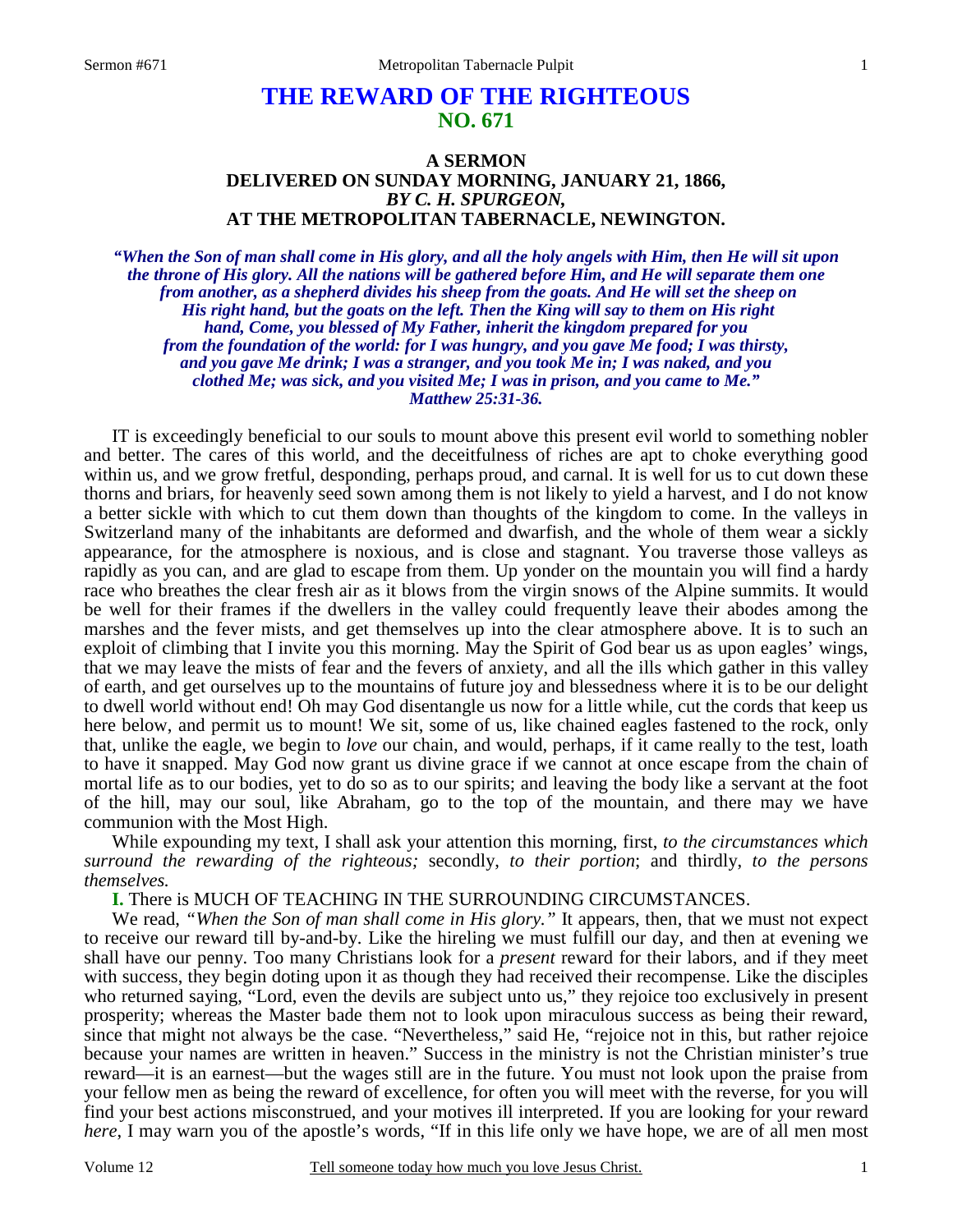miserable." Because other men get their reward; even the Pharisee gets his—"Verily, I say unto you, they have their reward," but we have none here. To be despised and rejected of men is the Christian's lot. Among his fellow Christians he will not always stand in good repute. It is not unmitigated kindness nor unmingled love that we receive even from the saints. I tell you, if you look for your reward from Christ's bride, herself, you will miss it; if you expect to receive your crown from the hand even of your brothers in the ministry who know your labors, and who ought to sympathize with your trials, you will be mistaken. "When the Son of man shall come in His glory," *then* is your time of recompense—not today, nor tomorrow, nor at any time in this world. Reckon nothing which you acquire, no honor which you gain, to be the reward of your service to your Master; that is reserved for the time "when the Son of man shall come in His glory."

 Observe with delight the august person by whose hand the reward is given. It is written, "When *the King* shall come." Brothers and sisters, we love the King's courtiers; we delight to be numbered with them ourselves. It is no mean thing to do service to Him whose head—"Though once was crowned with thorns, is crowned with glory now." But it is a delightful thought that the service of rewarding us will not be left to the courtiers. The angels will be there, and the brethren of the King will be there; but heaven was not prepared by them, nor can it be given by them. Their hands shall not yield us a coronation; we shall join their songs, but their songs would be no reward for us. We shall bow with them and they with us, but it will not be possible for them to give us the recompense of the reward—that starry crown is all too weighty for an angel's hand to bring and the benediction all too sweet to be pronounced, even by seraphic lips. The King Himself must say, "Well done, good and faithful servant." What do you say to this, my dear brothers and sisters? You have felt a temptation to look to God's servants, to the approval of the *minister*, to the kindly look of parents, to the word of commendation from your fellow worker; all these you value, and I do not blame you; but these may fail you, and therefore never consider them as being *the* reward. You must wait till the time when the King comes, and then it will neither be your brethren, your pastors, your parents, nor your helpers, but the King Himself who shall say to you, "Come, you blessed." How this sweetens heaven! It will be Christ's own gift. How this makes the benediction doubly blessed! It shall come from His lips, which drop like myrrh and flow with honey. Beloved, it is Christ who became a curse for us, who shall give the blessing to us. Roll this as a sweet morsel under your tongues.

 The character in which our Lord Jesus shall appear is significant. Jesus will then be revealed as truly *"the King."* "When the *King* shall come." It was to Him as King that the service was rendered, and it is from Him as King that the reward must therefore come; and so, upon the very threshold a question of self-examination arises—"The King will not reward the servants of another prince—am I, therefore, His servant? Is it my joy to wait at the threshold of His gates, and sit like Mordecai at the courts of Ahasuerus—at the entrance of His door? Say, soul, do you serve *the* King?" I mean not the kings and queens of earth; let them have loyal servants for their subjects; but saints are servants of the Lord Jesus Christ, the King of kings—are you so? If you are not so, when the King comes in His glory, there can be no reward for you. I long in my own heart to recognize Christ's kingly office more than I have ever done. It has been my delight to preach to you Christ dying on the cross, and "God forbid that I should glory, save in the cross." But I need, for myself, to realize Him on His throne, reigning in my heart, having a right to do as He wills with me, that I may get to the condition of Abraham, who, when God spoke, though it was to tell him to offer up his own Isaac, never asked a question, but simply said, "Here am I." Beloved, seek to know and feel the controlling power of the King, or else when He comes, since you have not known Him as King, He cannot know you as servant; and it is only to the servant that the King can give the reward which is spoken of in the text—"When the King shall come."

 Now pass on. "When the King shall come in His *glory*." The fullness of that is impossible to conceive—

## *"Imagination's utmost stretch, In wonder dies away."*

But this we know—and it is the sweetest thing we can know—that if we have been partakers with Jesus in His shame, we also shall be sharers with Him in the luster which shall surround Him. Are you, beloved, one with Christ Jesus? Are you of His flesh and of His bones? Does a vital union knit you to Him? Then you are today with Him in His shame; you have taken up His cross and gone with Him outside the camp bearing His reproach; you shall doubtless be with Him when the cross is exchanged for the crown. But judge yourself this morning; if you are not with Him in the regeneration, neither shall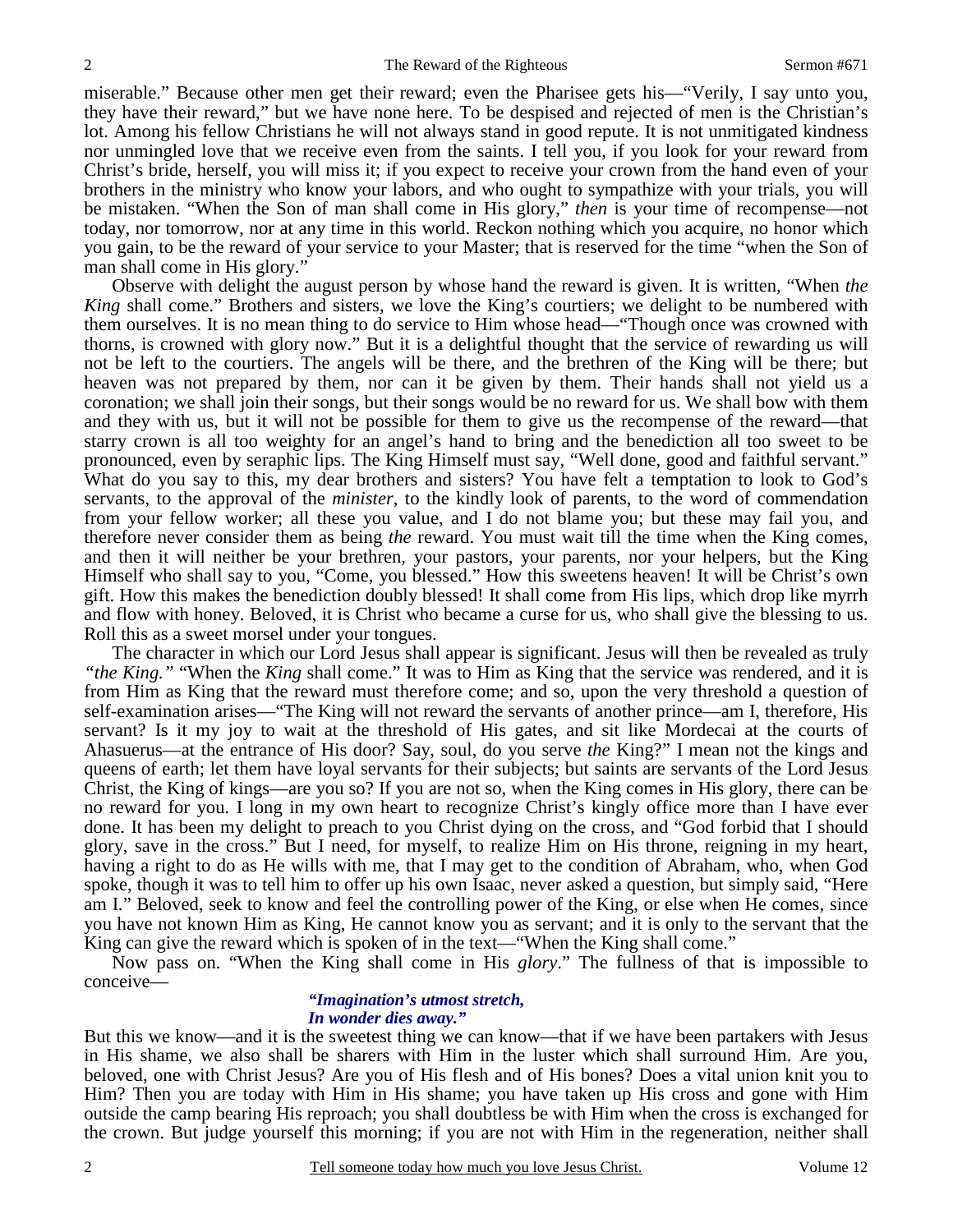you be with Him when He shall come in His glory. If you start back from the black side of communion, you shall not understand it is bright, its happy period when the King shall come in His glory, and all His holy angels with Him. What? Are angels with Him? And yet He took not up angels, He took up the seed of Abraham. Are the holy angels with Him? Come, my soul, and then you cannot be far from Him. If His friends and His neighbors are called together to see His glory, what do you think if you are married to Him? Shall you be distant? Though it is a day of judgment, yet you cannot be far from that heart which, having admitted angels into intimacy has admitted you into union. Has He not said to you, O my soul, "I have betrothed you unto Me in faithfulness, and in judgment, and in righteousness"? Have not His own lips said it, "I am married to you, and My delight is in you"? Then if the angels, who are but the friends and the neighbors, shall be with Him, it is abundantly certain that His own beloved Hephzibah, in whom is all His delight, shall be near to Him and shall be a partaker of His splendor.

 It is when He comes in His glory, and when His communion with angels shall be distinctly recognized—it is then that His unity with His Church shall become apparent. *"Then will He sit upon the throne of His glory.*" Here is a repetition of the same reason why it should be your time and my time to receive the reward from Christ if we are found among His faithful servants. When *He* sits upon His throne it would not be fit that His own beloved ones should be in the mire. When He was in the place of shame they were with Him, and now that He is on the throne of gold, they must be with Him, too. There were no oneness—union with Christ would be a mere matter of talk—if it were not certain that when He is on the throne they shall be upon the throne, too.

 But I want you to notice one particular circumstance with regard to the time of the reward. It is *when He shall have divided the sheep from the goats.* My reward, if I am a child of God, cannot come to me while I am in union with the wicked. Even on earth you will have the most enjoyment of Christ when you are most separated from this world; rest assured, although the separated path does not seem an easy one, and it will certainly entail upon you persecution and the loss of many friends, yet it is the happiest walking in the world. You conforming Christians who can enter into the world's mirth to a certain degree, you cannot, you never can know as you now are, the inward joys of those who live in lonely but lovely fellowship with Jesus. The nearer you get to the world, the further you must be from Christ, and I believe the more thoroughly a bill of divorce is given by your spirit to every earthly object upon which your soul can set itself, the more close will be your communion with your Lord. "Forget also your own country and your father's house; so shall the King greatly desire your beauty, for He is your Lord, and worship you Him." It is significant that not until the King has separated the sheep from the goats does He say, "Come, you blessed," and though the righteous will have enjoyed a happiness as disembodied spirits, yet as risen from the grave in their bodies, their happiness is not fully accomplished till the great Shepherd shall have appeared to separate them from all association with the nations that forget God, once and for all, by a great gulf which cannot be passed. Now then, beloved, these circumstances all put together come to this, that the reward of following Christ is not today, is not among the sons of men, is not from men, is not even from the excellent of the earth, is not even bestowed by Jesus while we are here, but the glorious crown of life which the Lord's divine grace shall give to His people is reserved for the second advent, "when the Son of man shall come in His glory, and all the holy angels with Him." Wait with patience, wait with joyful expectation, for He shall come, and blessed be the day of His appearing!

**II.** We have now to turn to the second point—THE PORTION ITSELF. Every word is suggestive. I shall not attempt to exhaust, but merely to glance at all of them. The reward of the righteous is set forth by the loving benediction pronounced to them by the Master, but *their very position* gives some foreshadowing of it. He put the sheep on His right hand. Heaven is a position of the most elevated dignity authoritatively conferred, and of Divine complacency manifestly enjoyed. God's saints are always at His right hand according to the judgment of faith, but hereafter it shall be more clearly manifested. God is pleased to be close to His people, and to place them near to Himself in a place of protection. Sometimes it seems as if they were at the left hand; they certainly have, some of them, less comfort than the worldlings. "I have seen the wicked in great power, and spreading himself like a green bay tree; their eyes stand out with fatness, they have more than heart could wish," whereas His people are often made to drink waters of less than a full cup, and their meat and their drink are bitter with wormwood and gall. The world is upside down now; the gospel has begun to turn it the right way uppermost, but when the day of grace is over, and the day of glory comes, then shall it be righted, indeed; then those who wandered about in sheepskins and goatskins shall be clothed in glittering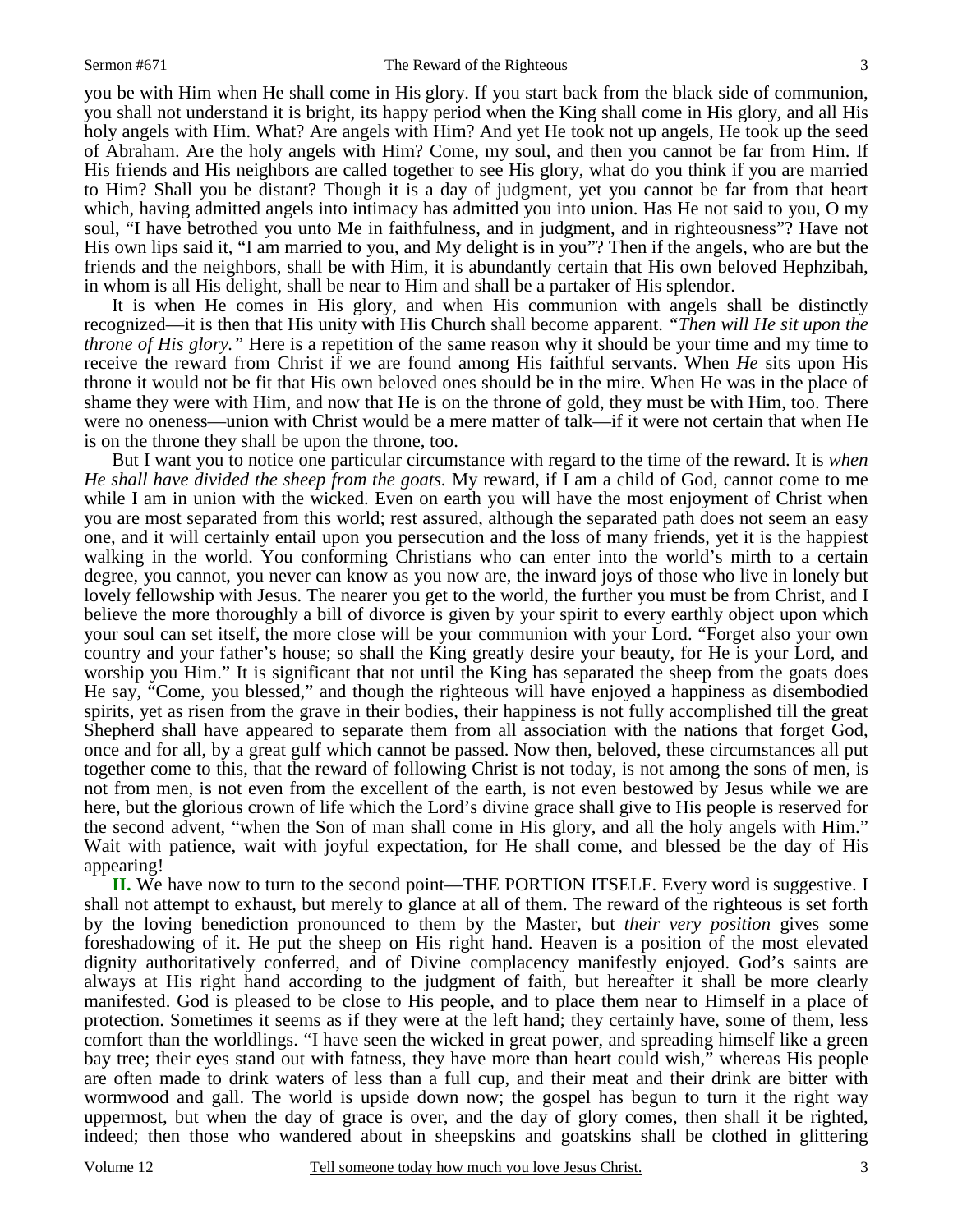apparel, being transfigured like the Savior upon Tabor. Then those of whom the world was not worthy shall come to a world that shall be worthy of them; then those who were hurried to the stake and to the flames shall triumph with chariots of fire and horses of fire, and swell the splendor of the Master's pompous appearing. Yes, beloved, you shall eternally be the object of Divine complacency, not in secret and unknown communion, but your state and glory shall be revealed before the sons of men. Your persecutors shall gnash their teeth when they see you occupying places of honor at His right hand, and they, though far greater than you on earth, condemned to take the lowest room! How shall Dives bite his fire-tormented tongue in vain as he sees Lazarus, the beggar on the dunghill, made to sit at the right hand of the eternal and immortal King! Heaven is a place of dignity. "There we shall be as the angels," said one, but I know we shall be even superior to them. Is it not written of Him who in all things is our representative, "You have put all things under His feet"? Even the very seraphs, themselves, so richly blessed, what are they but "ministering spirits sent forth to minister to the heirs of salvation"?

 But now turning to the welcome uttered by the judge, the first word is *"Come."* It is the gospel symbol. The law said "Go," the gospel says, "Come." The Spirit said it in invitation; the Bride said it in intercession; "Let him who hears" say it by constantly, laboriously endeavoring to spread abroad the good news. Since Jesus said, "Come," we learn that the very essence of heaven is communion. "Come!" You came near enough to say, "Lord, we believe, help You our unbelief!" You looked to Him on the cross, and were lightened. You had fellowship with Him in bearing His cross. You filled up that which was behind of the sufferings of Christ for His body's sake, which is the Church. Still come! Always come! Forever come! Come up from your graves, you risen ones! Come up from among the ungodly, you consecrated ones! Come up from where you cast yourselves down in your humiliation before the great white throne! Come up to wear My crown, and sit with Me upon My throne! Oh, that word has heaven lurking within it. It shall be to you your joy forever to hear the Savior say to you, "Come." I declare before you that my soul has sometimes been so full of joy that I could hold no more when my beloved Lord has said, "Come," to my soul; for He has taken me into His banqueting house and His banner of love has waved over my head, and He has taken me away from the world and its cares, and its fears, and its trials and its joys, up to "the top of Amana, from the top of Shenir and Hermon," where He manifested Himself to me. When this, "Come," shall come into your ear from the Master's lips, there shall not be the flesh to drag you back, there shall be no sluggishness of spirit, no heaviness of heart you shall come eternally, then—you shall not mount to descend again, but mount on and on in blessed joy forever and forever! The first word indicates that heaven is a state of communion—"Come."

 Then it is, *"Come, you blessed,"* which is a clear declaration that this is a state of happiness. They cannot be more blessed than they are. They have their hearts' desire, and their hearts have been enlarged, and their desires have been expanded by entering into the infinite, and though they are rid of the cramping influences of corruption and of time, yet even when their desire shall know no bounds, they shall have all the happiness that the utmost stretch of their souls can by any possibility conceive. This much, and this is all we know—they are supremely blessed. Their blessedness you perceive does not come from any secondary joy, but from the great primary source of all good. "Come, you blessed of My Father." They drink the unadulterated wine at the winepress itself, where it joyously leaps from the bursting clusters; they pluck celestial fruits from the unwithering boughs of the immortal tree; they shall sit at the well-head and drink the waters as they spring forth with unrivalled freshness from the depths of the heart of Deity; they shall not be basking in the beams of the sun, but they shall be, like Uriel, the angel in the sun; they shall dwell in God, and so their souls shall be satisfied with favor, and full and more than full with His presence and benediction.

 Notice, once again, that according to the words used it is a state where they shall recognize their right to be there; a state therefore of perfect freedom, and ease and fearlessness. It is*—"inherit the kingdom."* A man does not fear to lose that which he wins by descent from his parents. If heaven had been the subject of earning, we might have feared that our merits had not really deserved it, and therefore suspect that one day a writ of error would be issued and that we should be ejected; but we do know whose children we are; we know whose love it is that makes glad our spirits, and when we "inherit" the kingdom we shall enter it not as strangers or as foreigners, but as children coming to their birthright. Looking over all its streets of gold and surveying all its walls of pearl, we shall feel that we are at home in our own house, and have an actual right, not through merit but through divine grace, to everything that is there. It will be a state of heavenly bliss; the Christian shall feel that law and justice are on his side, and that those stern attributes have brought him there as well as mercy and loving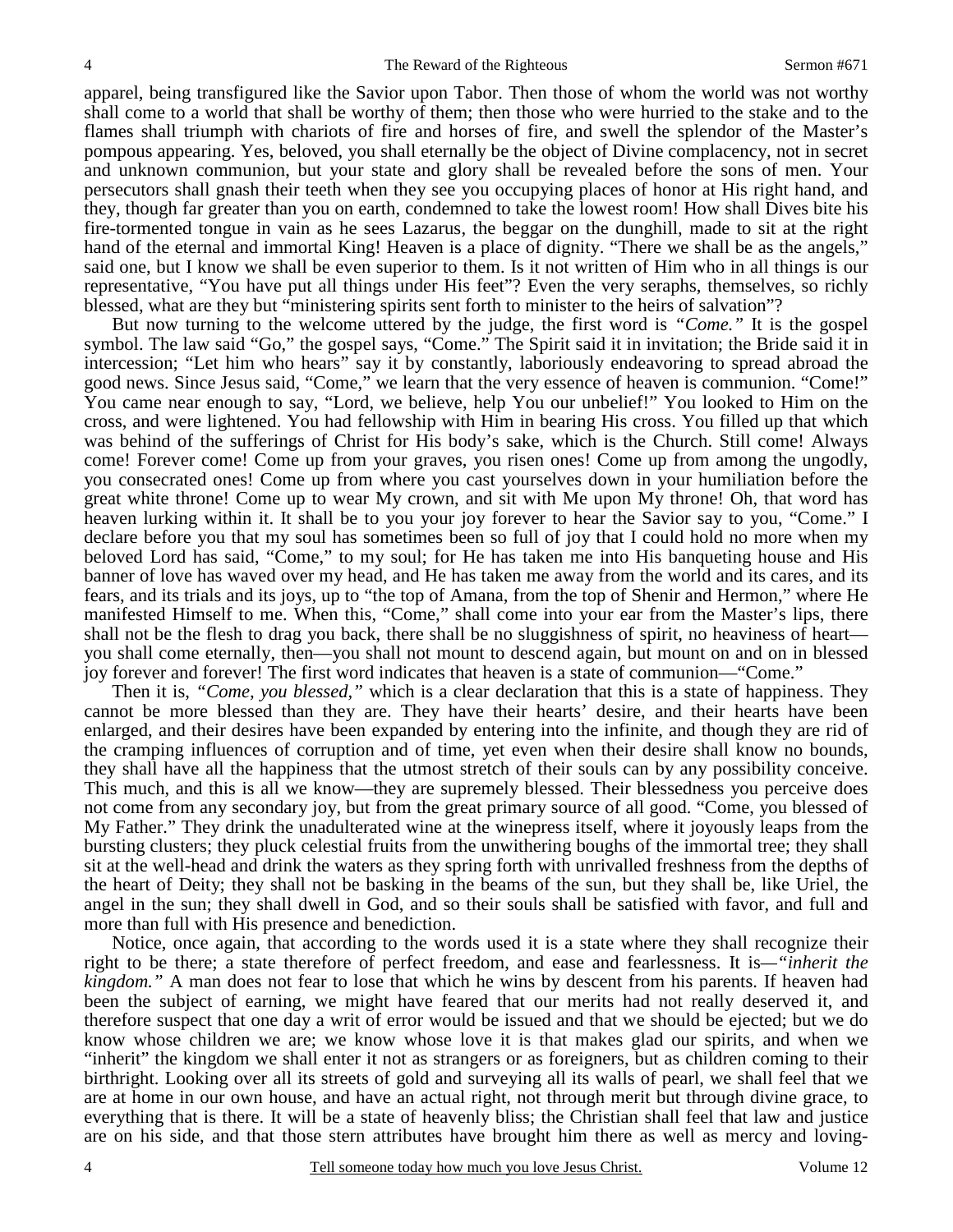kindness. But the word "inherit" here imports full possession and enjoyment. They have inherited in a certain sense before, but now as an heir when he has arrived at fall maturity, begins to spend his own money, and to farm his own acres, so do they enter into their heritage. We are not full grown as yet, and therefore are not admitted to full possession. But wait awhile; those gray hairs betoken, my brethren that you are getting ripe. These, these, these my still youthful locks show me alas that I may have to tarry for a little longer, and yet I know not, the Lord may soon permit me to sleep with my fathers. But later or earlier, be it as He wills, we shall one day come into possession of the goodly land. Now if it is sweet to be an heir while you are in youth, what is it to be an heir when arrived at perfect manhood? Was it not delightful to sing that hymn just now, and to behold the land of pure delight whose everlasting spring and never-withering flowers are just across the narrow stream of death? Oh you sweet fields! You saints immortal who lie down there! When shall we be with you and be satisfied? If the mere thinking of heaven ravishes the soul, what must it be to be there, to plunge deep into the stream of blessedness, to dive and find no bottom, to swim and find no shore? To sip of the wine of heaven as we sometimes do makes our hearts so glad that we know not how to express our joy; but what will it be to drink deep and drink again, and sit forever at the table and know that the feast will never be over and the cups will never be empty, and that there will be no worse wine to be brought out at the last, but if possible better still, and better still in infinite progression?

 The word *"kingdom,"* which stands next, indicates the richness of the heritage of saints. It is no petty estate, no alms rooms, no happy corner in obscurity. I heard a good man say he should be content to win a corner behind the door. I shall not be. The Lord says we shall inherit a *kingdom*. We would not be satisfied to inherit less, because less than that would not suit our character. "He has made us kings and priests unto God," and we must reign forever and ever, or be as wretched as deposed monarchs. A king without a kingdom would be an unhappy man. If I were a poor servant, an alms room would be a joy, for it would consort with my condition and degree; but if I am made, by grace, a king, I must have a kingdom, or I shall not have attained to a position equal to my nature. He who makes us kings will give us a kingdom to fit the nature which He has bestowed upon us. beloved, strive after, more and more, that which the Spirit of God will give you, a kingly heart; do not be among those who are satisfied and content with the miserable nature of ordinary humanity. A child's glass bead is all the world is to a truly royal spirit; these glittering diadems are only nursery toys to God's kings; the true jewels are up there; the true treasury of wealth looks down upon the stars; do not stint your soul; be not straitened! Get a kingly heart—ask the King of kings to give it to you, and beg of Him a royal spirit. Act royally on earth towards your Lord, and for His sake towards all men. Go about the world not as mean men in spirit and act, but as kings and princes of a race superior to the dirt scrapers who are on their knees, crawling in the mud after yellow earth. Then, when your soul is royal, remember with joy that your future inheritance shall be all that your kingly soul pants after in its most royal moments. It will be a state of unutterable richness and wealth of soul.

 According to the word *"prepared,"* we may conceive it to be a condition of surpassing excellence. It is a *kingdom prepared,* and it has been so long a time prepared, and He who prepares it is so wondrously rich in resources, that we cannot possibly conceive how excellent it must be. If I might so speak, God's common gifts, which He throws away as though they were nothing, are priceless; but what will be these gifts upon which the infinite mind of God has been set for ages of ages in order that they may reach the highest degree of excellence? Long before Christmas chimes were ringing, mother was so glad to think her boy was coming home, after the first quarter he had been out at school, and straightway she began preparing and planning all sorts of joys for him. Well might the holidays be happy when mother had been contriving to make them so. Now in an infinitely nobler manner the great God has prepared a kingdom for His people; He has thought, "That will please them, and that will bless them, and this other will make them superlatively happy." He prepared the kingdom to perfection; and then, as if that were not enough, the glorious man, Christ Jesus, went up from earth to heaven; and you know what He said when He departed—"I go to prepare a place for you." We know that the infinite God can prepare a place fitting for a finite creature, but the words smile so sweetly at us as we read that Jesus Himself, who is a man, and therefore knows our hearts' desires, has had a finger in it; *He* has prepared it, too. It is a kingdom prepared for you, upon which the thoughts of God have been set to make it excellent, "from before the foundation of the world."

 But we must not pause; it is a "kingdom prepared for *you."* Mark that! I must confess I do not like certain expressions which I hear, sometimes, which imply that heaven is prepared for some who will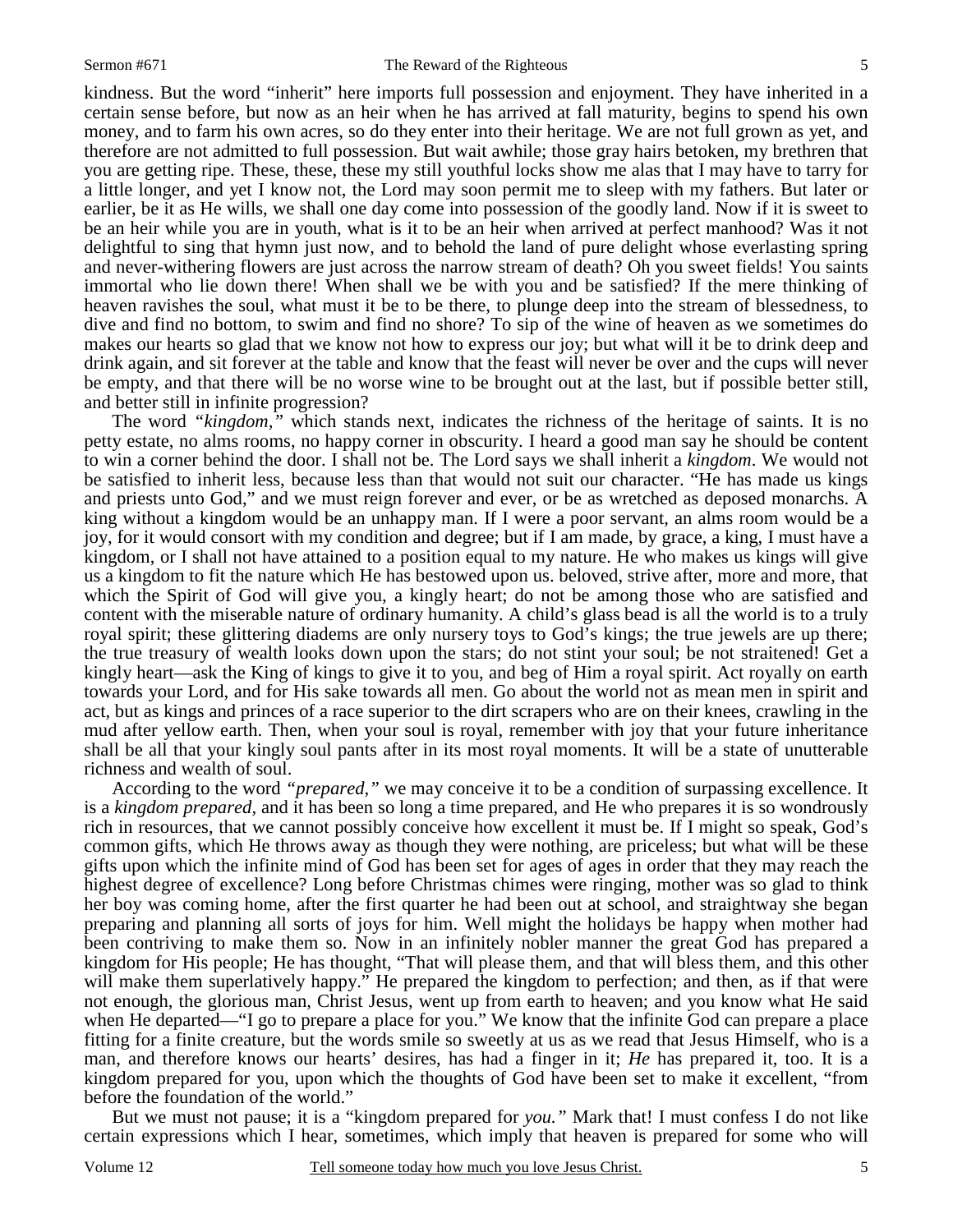never reach it; prepared for those who will be driven as accursed ones into the place of torment. I know there is a sacred expression which says, "Let no man take your crown," but that refers to the crown of ministerial success, rather than of eternal glory. An expression which grated on my ears the other evening from the lips of a certain good man ran something in this fashion: "There is a heaven prepared for all of you, but if you are not faithful you will not win it. There is a crown in heaven laid up for you, but if you are not faithful it will be without a wearer." I do not believe it, I cannot believe it. That the crown of e life, which is laid up for the blessed of the Father will ever be given to anybody else or left without a possessor, I do not believe. I dare not conceive of crowns in heaven and nobody to wear them! Do you think that in heaven, when the whole number of saints is complete, you will find a number of unused crowns? "Ah, what are these for? Where are the heads for these?" "They are in hell!" Then, brother, I have no particular desire to be in heaven, for if all the family of Christ is not there; my soul will be wretched and forlorn because of their sad loss, because I am in union with them all. If one soul that believed in Jesus does not get there I shall lose respect for the promise and respect for the Master too; He must keep His word to every soul that rests on Him. If your God has gone the length of actually preparing a place for His people, and has made provision for them and been disappointed, He is no God to me, for I could not adore a disappointed God. I do not believe in such a God. Such a being would not be God at all. The notion of disappointment in His eternal preparations is not consistent with Deity. Talk thus of Jupiter and Venus if you please, but the infinite Jehovah is, as far as human speech can dishonor Him, dishonored by being mentioned in such a connection! He has prepared a place for *you!* Here is personal election. He has made a distinct ordinance for every one of His people that where He is, there shall they be.

 "Prepared from before the foundation of the world." Here is eternal election appearing before men were created, preparing a crown before heads were made to wear it. And so God had, before the starry skies began to gleam, carried out the decree of election in a measure which when Christ shall come shall be perfected to the praise of the glory of His divine grace. "Who works all things after the counsel of His will." Our portion, then, is one prepared from all eternity for us according to the election of God's grace, one suitable to the loftiest character to which we can ever attain! One which will consist in nearness to Christ, communion with God, and standing forever in a place of dignity and happiness!

**III.** And now I have very little time to speak, as I hoped to have spoken this morning, about THE PERSONS WHO SHALL COME THERE.

 They are recognizable by a secret and by a public character. Their *name* is—"Blessed of My Father"—the Father chose them, gave His Son for them, justified them through Christ, preserved them in Christ Jesus, adopted them into the family, and now accepts them into His own house. Their *nature* you have described in the word "inherit." None can inherit but children, they have been born-again, and have received the nature of God; having escaped the corruption which is in the world through lust, they have become partakers of the Divine nature—they are children. Their *appointment* is mentioned— "inherit the kingdom prepared for you from before the foundation of the world." Their name is "blessed," their nature is that of a child, their appointment is that of God's decree.

*Their doings,* their outward doings, these we need to speak upon a minute. They appear to have been distinguished among men for deeds of charity, and these were not in any way associated with ceremonies or outward observances. It is not said that they preached—they did, some of them; it is not said that they prayed—they must have done so or they would not have been spiritually alive. The actions which are selected as their type are actions of charity to the indigent and forlorn. Why these? I think because *the general audience assembled around the throne would know how to appreciate this evidence of their new-born nature.* The King might think more of their prayers than of their alms, but the multitude would not. He speaks so as to gain the verdict of all assembled. Even their enemies could not object to His calling those blessed who had performed these actions; for if there is an action which wins for men the universal consent, it is an action by which men would be served. Against this there is no law. I have never heard of a state in which there was a law against clothing the naked and feeding the hungry. Humanity at once, when its conscience is so seared that it cannot see its own sinfulness, yet detects the virtuousness of feeding the poor. Doubtless this is one reason why these actions were selected. And again, they may have been chosen as evidences of divine grace, because, *as actions, they are a wonderful means of separating between the hypocrite and the true Christian.* Dr. Gill has an idea, and perhaps he is right, that this is not a picture of the General Judgment, but of the judgment of the professing Church, and if so, it is all the more reasonable to conclude that these works of mercy are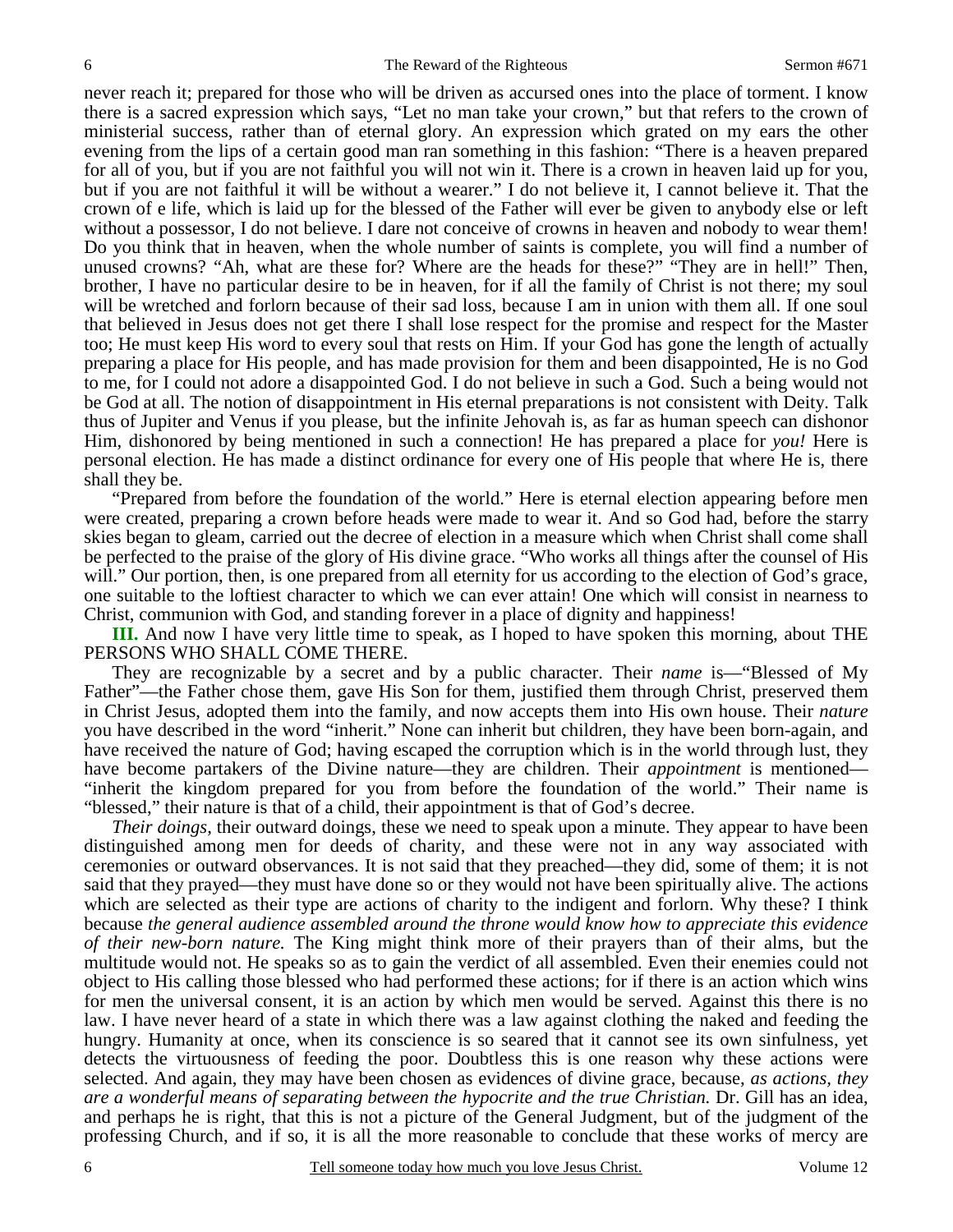selected as the appropriate discerner between the hypocrite and the sincere. I fear that there are some of you high professors who could not stand the test. "Good praying people" they call you, but what do you give to the Lord? Your religion has not touched your pockets. This does not apply to some of you, for there are many here of whom I would venture to speak before the bar of God that I know their substance to be consecrated to the Lord and His poor, and I have sometimes thought that beyond their means they have given both to the poor and to God's cause. But there are others of a very different disposition. Now here I shall give you a little plain English talk which none can fail to understand. You may talk about your religion till you have worn your tongue out, and you may get others to believe you; and you may remain in the Church 20 years and nobody ever detect in you anything like an inconsistency; but if it is in your power, and you do nothing to relieve the necessities of the poor members of Christ's body, you will be damned as surely as if you were drunkards or whoremongers! If you have no care for God's Church this text applies to you—and you will as surely sink to the lowest hell as if you had been common blasphemers! That is very plain English, but it is the plain meaning of my text, and it is at my peril that I flinch from telling you of it. "I was hungry, and you gave me"—what? Good advice? Yes, but no food. "I was thirsty, and you gave me"—what? A tract? And no drink. "I was naked, and you gave me"—what? Your good wishes? But no clothes. I was a stranger and—you pitied me, but you did not take me in. I was sick—you said you could recommend me a doctor, but you did not visit me. I was in prison, I, God's servant, a persecuted one, put in prison for Christ's sake, and you said I should be more cautious, but you did not stand by my side and take a share of the blame, and bear with me reproach for the truth for God's sake!

 You see, this is a very terrible winnowing fan to some of you cowardly ones whose main objective is to get all you can and hold it fast, but it is a fan which frequently must be used. Some may deceive you, and spare you—but by the grace of God I will not, but will labor to be more bold than ever in denouncing sin. "Well," says one, "what are those to do who are so poor that they have nothing to give away?" My dear brothers and sisters, do you notice how beautifully the text takes care of you? It hints that there are some who cannot give bread to the hungry, and clothes to the naked, but what about them? Why, you see, they are the persons spoken of as, "My brethren," who *receive* the kindness, so that this passage comforts the poor and by no means condemns them. Certain of us honestly give to the poor all we can spare, and then, of course, everybody comes to us! And when we say, "Really, I cannot give any more," somebody snarls and says, "Call yourself a Christian?" "Yes, I do. I would not call myself a Christian if I gave away other people's money; I should not call myself a Christian if I gave away what I have not got—I would call myself a thief—pretending to be charitable when I could not pay my debts." I have a very great pity indeed for those people who get into the Bankruptcy Court. I do not mean the debtors. I have seldom much sympathy with them—I have a good deal for the creditors who lose by having trusted dishonest people. If any man should say, "I will live beyond my means in order to get a good character," my dear brothers and sisters, you are wrong! That action is in itself wrong! What you have to give must be that which is your own. "But I shall have to pinch myself," says one, "if I do it." Well, pinch yourself! I do not think there is half the pleasure in doing good till you get to the pinching point; this remark, of course, applies only to those of us of moderate means who can soon distribute our alms and get down to the pinch point. When you begin to feel, "Now, I must go without that; now I must curtail these in order to do more good." Oh, you cannot tell; it is THEN when you can really feel, "Now I have not given God merely the cheese parings and candle ends that I could not use, but I have really cut out for my Master a good piece of the loaf! I have not given Him the old crusts that were getting moldy, but I have given Him a piece of my own daily bread, and I am glad to do it if I can show my love to Jesus Christ by denying myself!" If you are doing this, if you are thus, out of love to Jesus, feeding the hungry, clothing the naked, I believe that these are put down as tests—because they are such blessed detectives between the hypocrites and the really godly people. When you read "for" here, you must not understand it to be that their reward is *because* of this, but that they are proven to be God's servants by this; and so, while they do not merit it because of these actions, yet these actions show that they were saved by grace, which is evidenced by the fact that Jesus Christ worked such works in them. If Christ does not work such things in you, you have no part in Him; if you have not produced such works as these you have not believed in Jesus.

 Now somebody says, "Then I intend to give to the poor in the future in order that I may have this reward." Ah, but you are very much mistaken if you do that. The Duke of Burgundy was waited upon by a poor man, a very loyal subject, who brought him a very large root which he had grown. He was a very